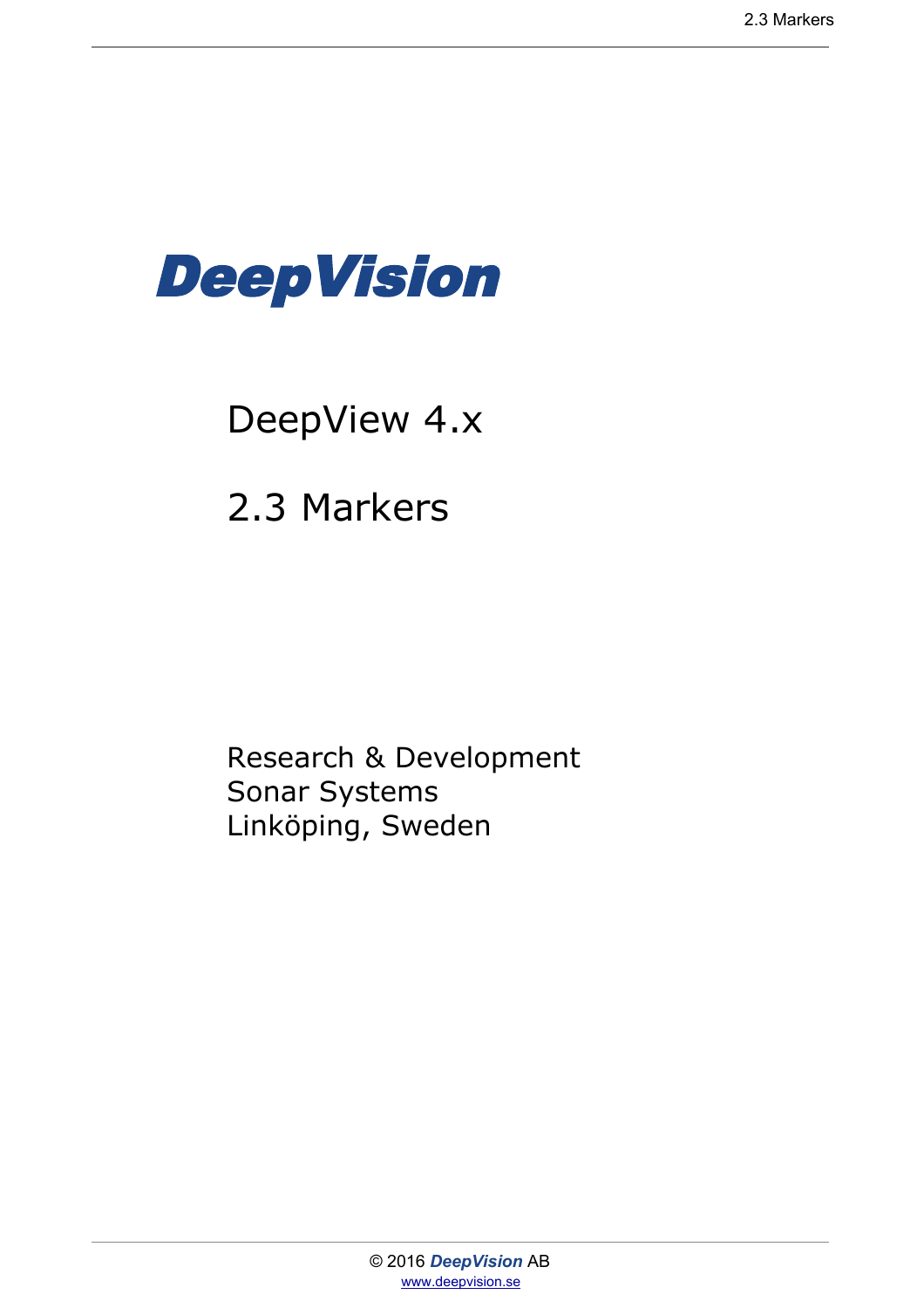### Table of Contents

#### *[Introduction](#page-2-0)*

*[Markers in the Map View](#page-3-0) [Position Markers](#page-3-1) [Lines and Polylines](#page-3-2) [Area](#page-3-3)*

*[Markers in the Side Scan View](#page-4-0)*

*[Project Navigator](#page-4-1)*

*[Organizing Markers](#page-5-0)*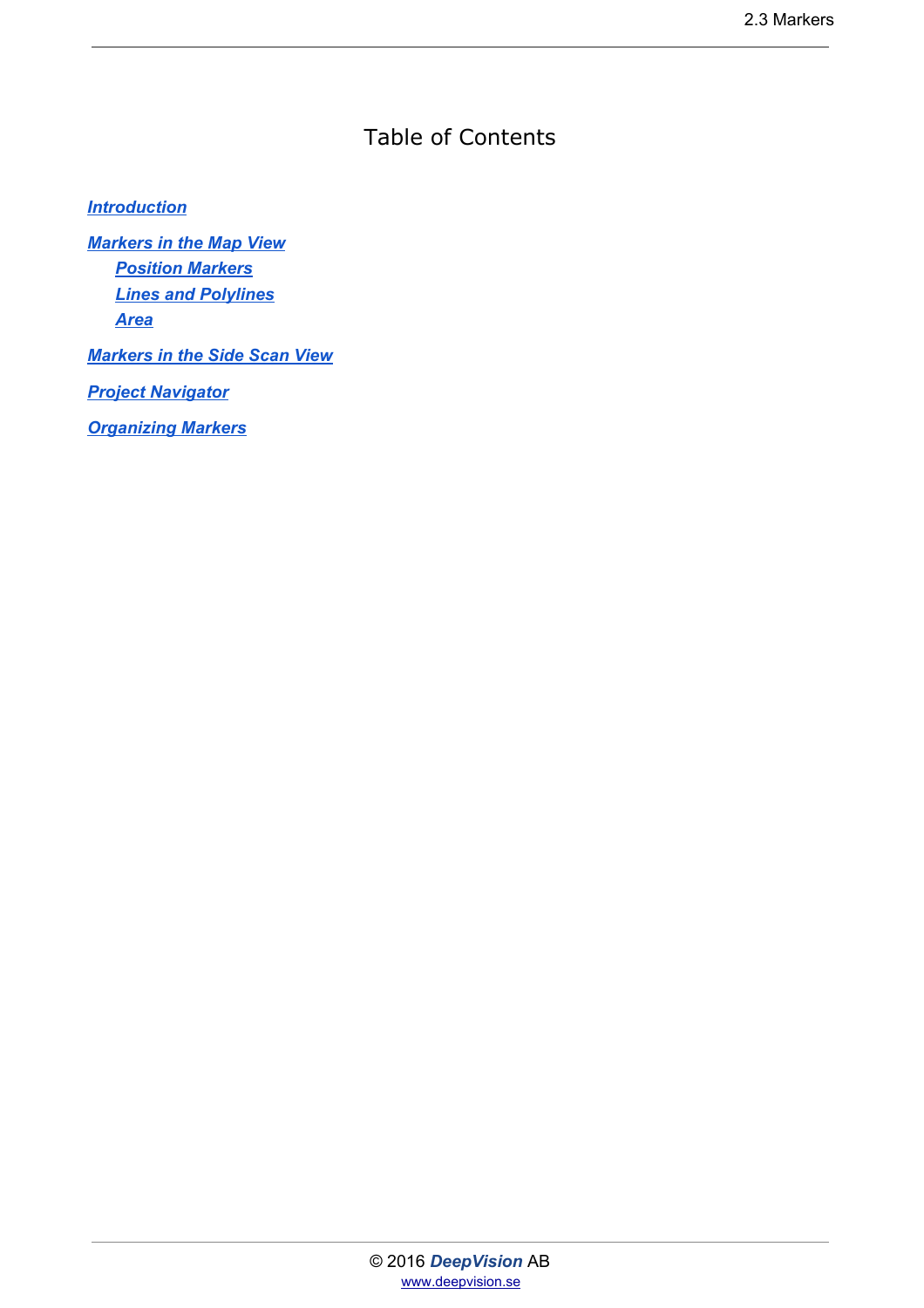### <span id="page-2-0"></span>**Introduction**

In this user guide you will learn about markers in the DeepView Software. The primary usa is to mark objects in the Object View that have been found during a side scan survey, or to mark a place of interest in the Map View. The user can also place markers in the form of a line, polyline or a polygon in the Map View. This is helpful if a distance or an area needs to be measured.

If you have purchased the Pro version of DeepView, there are new possibilities concerning markers that are available. These are for instance, creating reports and creating markers from .kml files etc. For more about the features that are available in the Pro version, read the user guides about the Pro version.



*DeepView*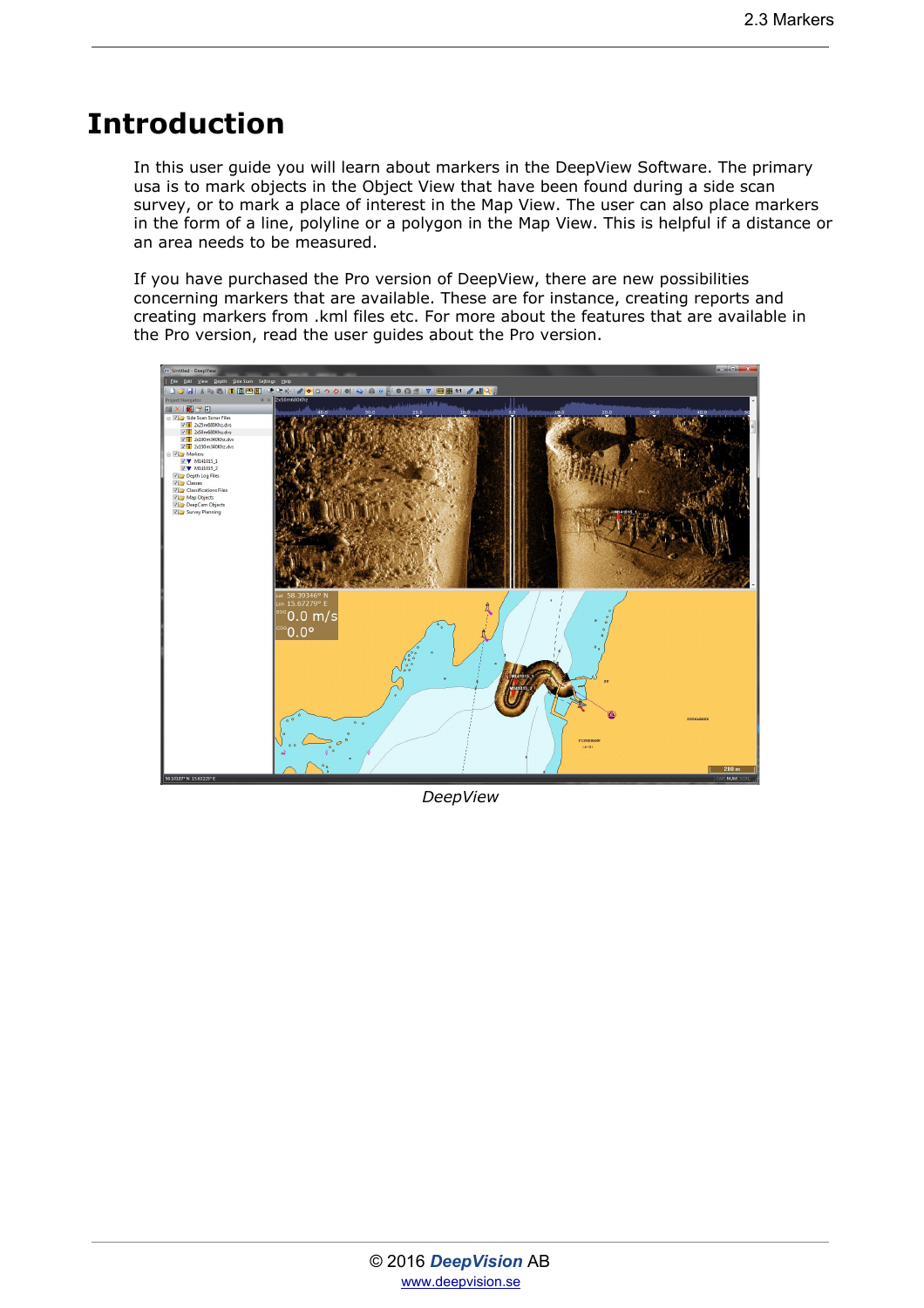# <span id="page-3-0"></span>**Markers in the Map View**

The markers that you place in the Map View are mainly for marking positions, lines, polylines and areas that are of interest. The markers created in the Map View are only visible in the Map View and cannot be seen in the Object View.

### <span id="page-3-1"></span>**Position Markers**

Perform the following steps to add a Position Marker:

- Right click the position where you want to place the Marker.
- Select <Add Marker...>. A marker should now visible.
- If you wish to move the Marker, go to the Properties menu for the Marker and enter the correct coordinates.
- In properties, you can also change the appearance of a Marker.

### <span id="page-3-2"></span>**Lines and Polylines**

Perform the following steps to add a Line Marker:

- Select  $\curvearrowright$  to draw a line or a polyline.
- Left click in the Map View to set a starting point. Each consecutive left click will add a new segment to the Line.
- Complete the Line Marker by pressing the Enter key.
- When the line marker is created you can adjust the position of the start and end points of the lines by click and drag. You can change the Markers coordinates and appearance in the Properties of the Marker.

#### <span id="page-3-3"></span>**Area**

Perform the following steps to add an Area Marker:

- Select  $\bullet$  to draw an area in the shape of a polygon.
- Left click to place the first corner. Each consecutive left click will add a new corner to the area.
- Complete the Line Marker by pressing the Enter key.
- You can adjust the area by pressing and dragging in the corners.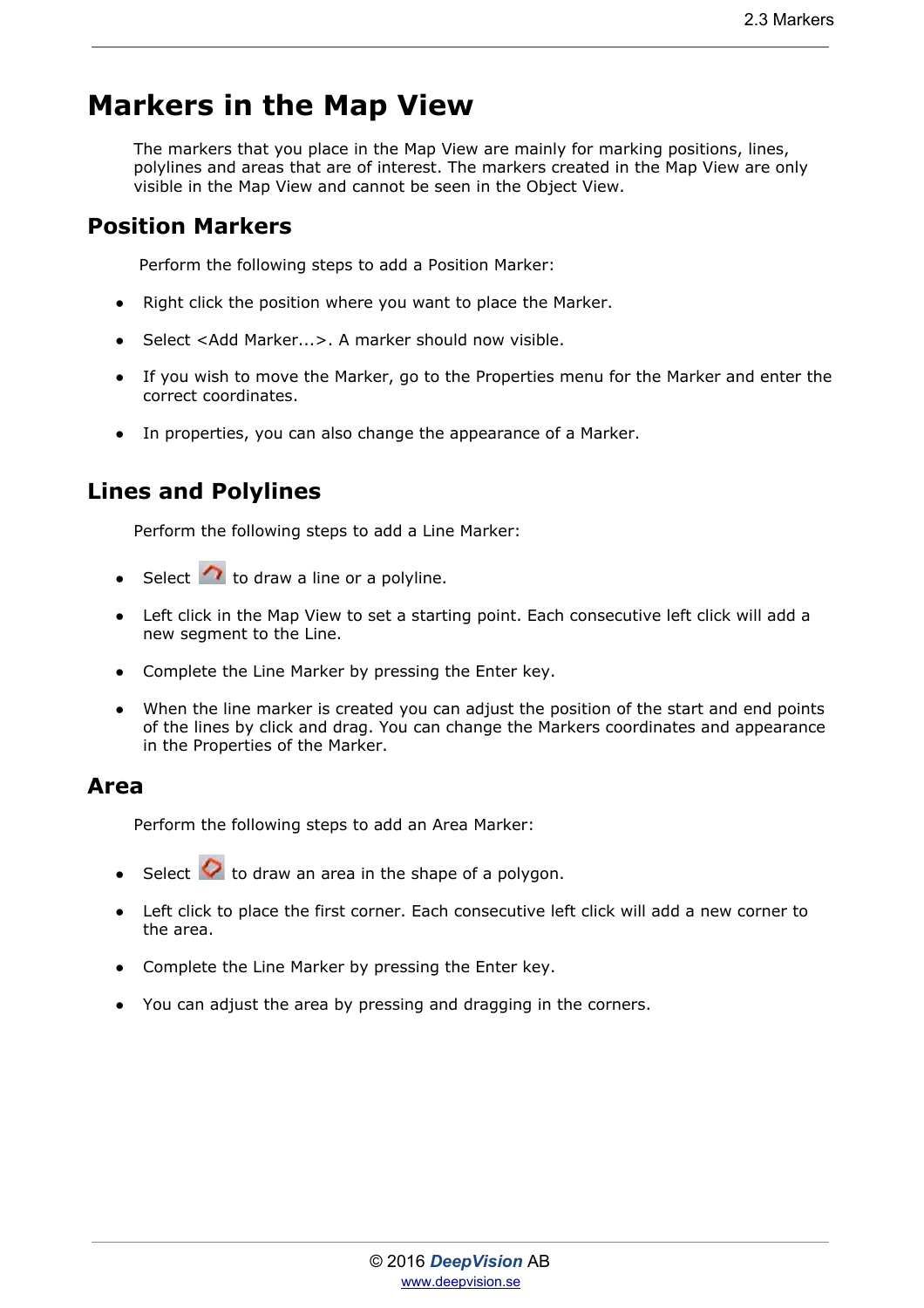# <span id="page-4-0"></span>**Markers in the Side Scan View**

With the Side Scan module activated in your DeepView Software, the option to place Markers in the Side Scan View is enabled. If an interesting object is shown in your Side Scan File, you can place a Marker on that object. If a marker is created in the Object View of a geo-positioned Side Scan Sonar File, the marker will show up both in the Object View of the side scan sonar file and in the Map View.

In the Side Scan View, it is only possible to place position markers. Lines and areas Markers are not available in the Side Scan View.

# <span id="page-4-1"></span>**Project Navigator**

The Markers that are placed in both the Object View and the Map View are put in the Project Navigator in the Markers Object Group. Press the left mouse button on the Markers Object Group to see the Markers overview. A chart of information about all the markers are shown in the Object View.

| $\overline{2}$ | 3                            |                 | 5                     | 6                     |                    |
|----------------|------------------------------|-----------------|-----------------------|-----------------------|--------------------|
| <b>Name</b>    | <b>Position</b>              | <b>Source</b>   | <b>Created</b>        | <b>Classification</b> | <b>Description</b> |
| M160629_1      | 58°25.091' N<br>15°37.677' E | S150415 1 1.dvs | 2016-06-29 09:44 Rock |                       |                    |
| M160629 2      | 58°31.890' N<br>15°1.683' E  | S150928_5.dvs   | 2016-06-29 10:10 Tree |                       |                    |
| M160629_3      | 58°31.885' N<br>15°1.683' E  | S150928_5.dvs   | 2016-06-29 10:10      | Tree                  |                    |
| M160629 4      | 58°31.886' N<br>15°1.702' E  | S150928 5.dvs   | 2016-06-29 10:10 Rock |                       |                    |
| M160629 5      | 58°31.895' N<br>15°1.709'E   | S150928_5.dvs   | 2016-06-29 10:10 Tree |                       |                    |
| M160629 6      | 58°31.913' N<br>15°1.705' E  | S150928 5.dvs   | 2016-06-29 10:10 Rock |                       |                    |
| M160629 7      | 58°27.379' N<br>15°23.650'E  | Map Viewer      | 2016-06-29 10:16      |                       | Measure 1 Start    |
| M160629 8      | 58°27.390' N<br>15°24.478' E | Map Viewer      | 2016-06-29 10:24      |                       | Measure 1 End      |
| M160629_9      | 58°27.447' N<br>15°24.153' E | Map Viewer      | 2016-06-29 10:24      |                       | Measure 2 Start    |
| M160629 10     | 58°27.332' N<br>15°23.901' E | Map Viewer      | 2016-06-29 10:26      |                       | Measure 2 Start    |

#### **Markers Overview**

*Markers Overview*

The Markers Overview information is shown above. The columns contains the following information:

- 1. The Color of the Marker. This can be changed in the Properties menu for the Marker. For more about the Properties menu, see user guide *2.2 User interface, toolbars and menus*.
- 2. Name of the Marker. You can change this name in the Properties menu for the Marker.
- 3. The Position of the Marker. Coordinates of the Marker in the Map View. These can be changed in the Properties menu.
- 4. Source of the Marker. This information displays where the Marker is put. In the chart above the first six Markers are put in Side Scan files, and the last four are placed in the